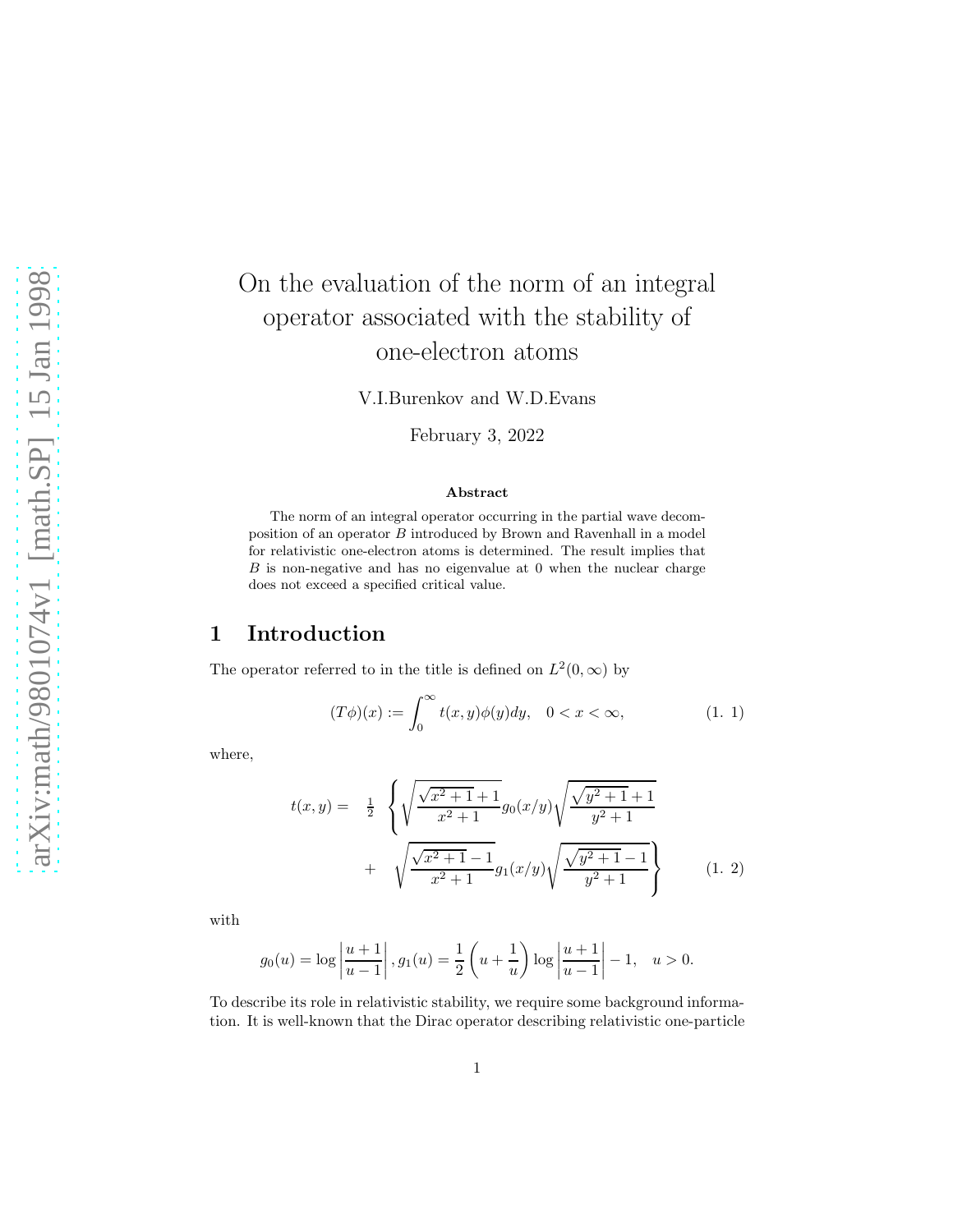systems is unbounded below, and that problems occur when it is extended as a model for multi-particle systems. The root of the problem is that the Dirac operator describes two different particles, namely electrons and positrons. In the paper [2] Brown and Ravenhall overcame this difficulty by projecting onto the electron subspaces only. Specifically, for a relativistic electron in the field of its nucleus, their operator is

$$
B := \Lambda_{+}(D_{0} - \frac{e^{2}Z}{|\cdot|})\Lambda_{+}.
$$
 (1. 3)

The notation in (1.3) is as follows:

•  $D_0$  is the free Dirac operator

$$
D_0 = c\alpha \cdot \frac{\hbar}{i}\nabla + mc^2\beta \equiv \sum_{j=1}^3 c \frac{\hbar}{i} \alpha_j \frac{\partial}{\partial x_j} + mc^2\beta
$$

where  $\alpha := (\alpha_1, \alpha_2, \alpha_3)$  and  $\beta$  are the Dirac matrices given by

$$
\alpha_j = \left(\begin{array}{cc} 0_2 & \sigma_j \\ \sigma_j & 0_2 \end{array}\right), \beta = \left(\begin{array}{cc} 1_2 & 0_2 \\ 0_2 & -1_2 \end{array}\right)
$$

with  $0_2$ ,  $1_2$  the zero and unit  $2 \times 2$  matrices respectively, and  $\sigma_j$  the Pauli matrices

$$
\sigma_1 = \begin{pmatrix} 0 & 1 \\ 1 & 0 \end{pmatrix}, \sigma_2 = \begin{pmatrix} 0 & -i \\ i & 0 \end{pmatrix}, \sigma_3 = \begin{pmatrix} 1 & 0 \\ 0 & -1 \end{pmatrix};
$$

•  $\Lambda_+$  denotes the projection of  $L^2(R^3) \otimes C^4$  onto the positive spectral subspace of  $D_0$ , that is  $\chi_{(0,\infty)}D_0$ . If we set

$$
\hat{f}(\mathbf{p}) \equiv [\mathcal{F}(f)](\mathbf{p}) := (\frac{1}{2\pi\hbar})^{3/2} \int_{R^3} e^{-i\mathbf{p} \cdot \mathbf{x}/\hbar} f(\mathbf{x}) d\mathbf{x}
$$

for the Fourier transform of  $f$ , then it follows that

$$
(\hat{\Lambda_+ f})(\mathbf{p}) = \Lambda_+(\mathbf{p})\hat{f}(\mathbf{p})
$$

where

$$
\Lambda_{+}(\mathbf{p}) = \frac{1}{2} + \frac{c\alpha \cdot \mathbf{p} + mc^{2}\beta}{2e(p)}, e(p) = \sqrt{c^{2}p^{2} + m^{2}c^{4}},
$$
(1. 4)

with  $p = |\mathbf{p}|$ ;

•  $2\pi\hbar$  is Planck's constant, c the velocity of light, m the electron mass,  $-e$ the electron charge and Z the nuclear charge.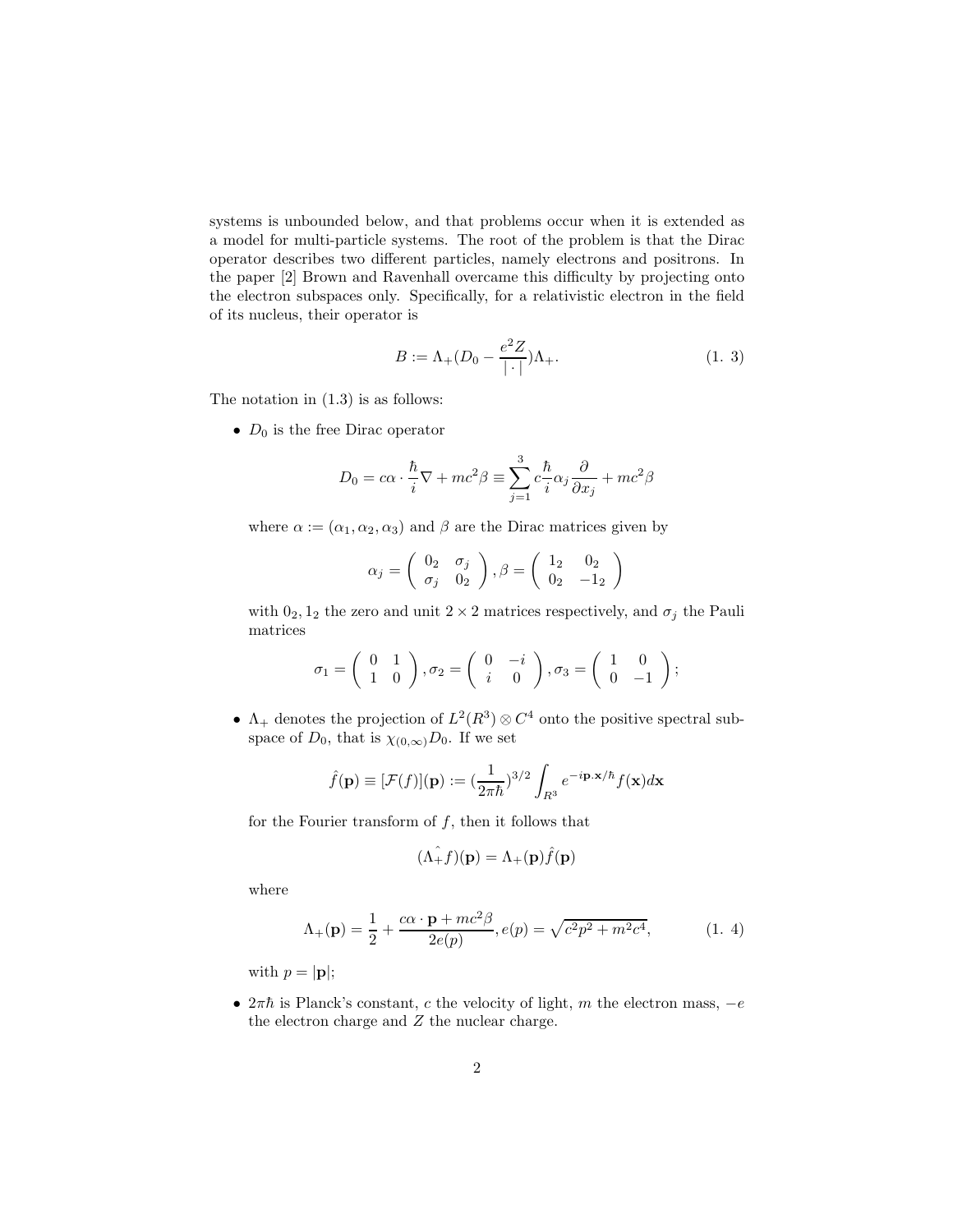The underlying Hilbert space in which B acts is

$$
\mathcal{H} = \Lambda_+(L^2(R^3) \otimes C^4) \tag{1.5}
$$

and when it is bounded below,  $B$  generates a self-adjoint operator (also denoted by B) which is the Friedrichs extension of the restriction of B to  $\Lambda_+(C_0^{\infty}(R^3) \otimes$  $C^4$ ).

The operator  $B$  was later used by Bethe-Salpeter (see [1]) and is referred to with their name in  $[3]$ . In  $[3]$  it is proved that B is bounded below if and only if the nuclear charge Z does not exceed the critical value

$$
Z_c = 2/[(\frac{\pi}{2} + \frac{2}{\pi})\alpha], \quad \alpha = e^2/\hbar c,
$$
 (1. 6)

where  $\alpha$  is Sommerfeld's fine structure constant; this range of Z covers all natural elements. When  $Z = Z_c$ , it is proved in [3] that

$$
B \ge -(\frac{\pi^2 - 4}{\pi^2 + 4})mc^2.
$$

However, in [4] Hardekopf and Sucher had investigated B numerically and predicted that  $B$  is in fact non-negative, and that, as for the Dirac operator, the ground state energy vanishes for  $Z = Z_c$ , i.e. 0 is an eigenvalue of B. The first part of this prediction of Hardekopf and Sucher has recently been confirmed, but the second part contradicted, by Tix in [5]. Following the basic strategy in [3], but with a better choice of trial functions, Tix obtains a lower bound for B which is shown to be positive for  $Z \leq Z_c$ , specifically

$$
B \ge mc^2 (1 - \alpha Z - 0.002 \frac{Z}{Z_c}) > 0; \tag{1.7}
$$

the numerical factor is roughly 0.09 for  $Z = Z_c$ .

From the partial wave analysis of B, it is shown in [3] that for all  $\psi \in$  $\Lambda_+(C_0^{\infty}(R^3) \otimes C^4)$  and with  $(\cdot, \cdot)$  the standard inner product on  $L^2(R^3) \otimes C^4$ ,

$$
(B\psi, \psi) = \sum_{(l,m,s)\in I} \left\{ \int_0^\infty e(p)|a_{l,m,s}(p)|^2 dp - \frac{\alpha cZ}{\pi} \int_0^\infty \int_0^\infty \overline{a}_{l,m,s}(p') k_{l,s}(p',p) a_{l,m,s}(p) dp' \right\}
$$
(1.8)

where  $I$  is the index set

$$
I = \{(l, m, s) : l \in N_0, \quad m = -l - 1/2, \dots, l + 1/2, s = 1/2, -1/2, |m| \neq l + 1/2 \text{ when } s = -1/2\},
$$
(1. 9)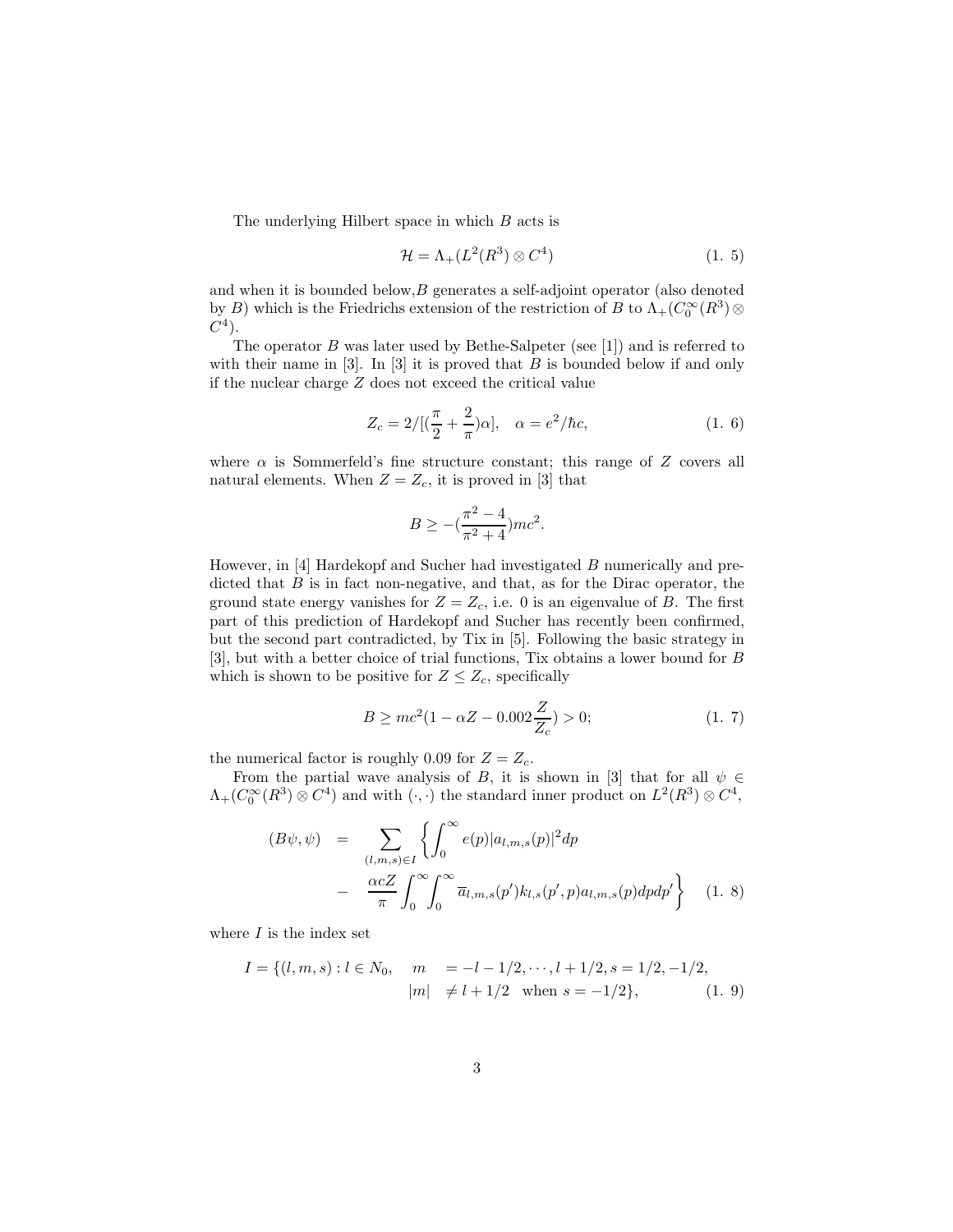the kernels  $k_{l,s}(p',p)$  are given by

$$
k_{l,s}(p',p) = \frac{[e(p')+e(0)]Q_l(\frac{1}{2}[\frac{p}{p'}+\frac{p'}{p}])[e(p)+e(0)]+c^2p'Q_{l+2s}(\frac{1}{2}[\frac{p}{p'}+\frac{p'}{p}])p}{(2e(p)[e(p)+e(0)])^{1/2}(2e(p')[e(p')+e(0)])^{1/2}}
$$
(1. 10)

and

$$
\sum_{(l,m,s)\in I} \int_0^\infty |a_{l,m,s}(p)|^2 dp = ||\psi||^2 := \sum_{j=1}^4 \int_{R^3} |\psi_j|^2 d\mathbf{x}.\tag{1.11}
$$

In  $(1.10)$  the  $Q_l$  are the Legendre functions of the second kind. The strategy in [3] was based on this decomposition of B and the observation that

$$
0 \le k_{l,s}(p',p) \le k_{0,1/2}(p',p), \quad l \in N_0, s = 1/2, -1/2. \tag{1.12}
$$

It would follow that  $B \geq 0$  for  $Z \leq Z_c$  if and only if

$$
\int_0^\infty \int_0^\infty a(p') k_{0,1/2}(p',p) a(p) dp' dp \le \frac{\pi}{\alpha c Z_c} \int_0^\infty e(p) a(p)^2 dp \qquad (1. 13)
$$

for all non-negative measurable functions a. On setting

$$
g_l(u) = Q_l(\frac{1}{2}[u + \frac{1}{u}]), \quad l \in N_0
$$
\n(1. 14)

$$
p = mcx, p' = mcy, \phi(x) = \sqrt{e(mcx)}a(mcx),
$$

(1.13) becomes

$$
\int_0^\infty \int_0^\infty t(x,y)\phi(x)\phi(y)dxdy \le \left(\frac{\pi^2}{4} + 1\right)\int_0^\infty \phi(x)^2 dx,\tag{1.15}
$$

where  $t(\cdot, \cdot)$  is defined in (1.2). What we prove in this paper is that the constant  $\frac{\pi^2}{4} + 1$  in the inequality (1.15) is sharp, and there are no extremal functions. Furthermore, we show that these results imply that  $B \geq (1 - \frac{Z}{Z_c})mc^2$  for  $Z \leq Z_c$ and 0 is not an eigenvalue of B when  $Z = Z_c$ . Much of the analysis continues to be valid for analogous inequalities defined by general kernel functions  $t_{l,s}$ derived from the  $k_{l,s}$ .

## 2 The main results

The operator T defined on  $L^2(0,\infty)$  by (1.1) is readily seen to be a bounded symmetric operator and so

$$
\sup \left\{ \frac{|(T\phi, \phi)|}{\|\phi\|^2} : \phi \in L^2(0, \infty), \phi \neq 0 \right\} = \|T|L^2(0, \infty) \to L^2(0, \infty)\|.
$$
 (2. 1)

Our main result is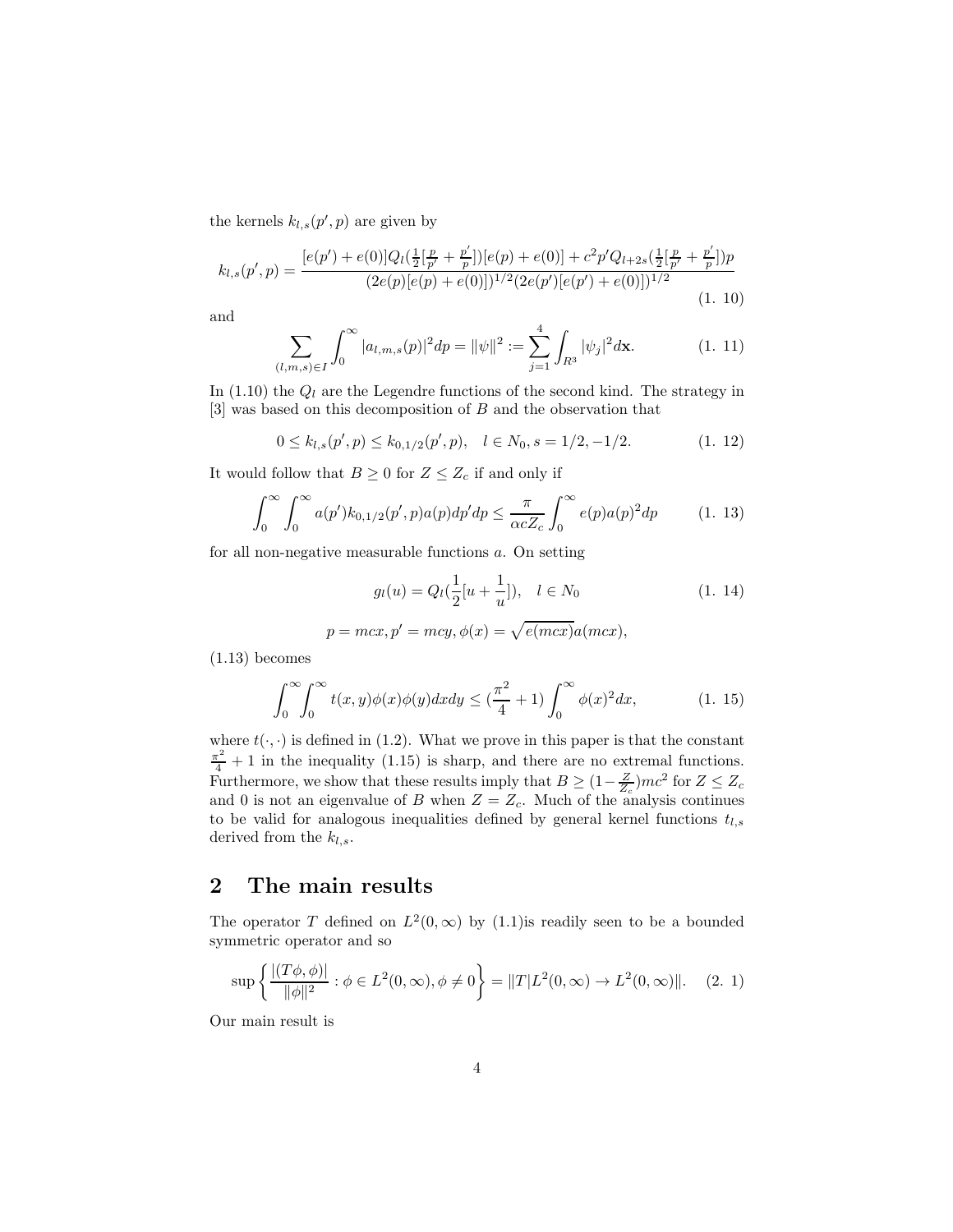Theorem 2.1 *Let* T *be defined by (1.1). Then*

- *1.*  $||T|L^2(0, \infty) \to L^2(0, \infty)|| = \frac{\pi^2}{4} + 1;$
- *2. the operator* T *has no extremal functions.*

**Remark 2.2** *We recall that*  $\phi$  *is an extremal function of a bounded symmetric operator*  $T$  *if*  $\phi \in L^2(0, \infty)$ ,  $\phi \neq 0$  *a.e. and*  $||T|L^2(0, \infty) \rightarrow L^2(0, \infty)|| =$  $|(T\phi,\phi)|/||\phi||^2$ . *Hence Theorem 2.1 means the following: for all non-negative measurable functions*  $\phi \in L^2(0, \infty)$  *with*  $\phi \neq 0$  *a.e.* 

$$
\int_0^\infty \int_0^\infty t(x,y)\phi(x)\phi(y)dxdy < \left(\frac{\pi^2}{4} + 1\right)\int_0^\infty \phi^2(x)dx\tag{2.2}
$$

and the constant  $\frac{\pi^2}{4}+1$  is sharp. In turn, this implies that the inequality (1.13) is *valid, the constant*  $\pi/\alpha cZ_c$  *is sharp and there is no function*  $a \in L^2(0, \infty; e(p)dp)$ *which is not null and for which there is equality in (1.13). A consequence of Theorem 2.1 is*

Theorem 2.3 *Let* B *be the self-adjoint operator generated in* H *by (1.3) and let*  $Z_c$  *be given by (1.6). Then* 

- *1. if*  $Z \le Z_c, B \ge (1 \frac{Z}{Z_c})mc^2$ ;
- 2. if  $Z = Z_c$ , 0 is not an eigenvalue of B;
- *3.* if  $Z > Z_c$ , *B* is unbounded below.

**Proof.** Part 3 is proved in [3]. From  $(1.8), (1.10), (1.11)$  and  $(1.12)$  it follows that

$$
(B\psi, \psi) \geq \sum_{(l,m,s)\in I} \left\{ \int_0^\infty e(p)|a_{l,m,s}(p)|^2 dp - \frac{\alpha cZ}{\pi} \int_0^\infty \int_0^\infty |a_{l,m,s}(p')| k_{0,1/2}(p',p)|a_{l,m,s}(p)| dp dp' \right\}
$$
  

$$
\geq \sum_{(l,m,s)\in I} \int_0^\infty \left(1 - \frac{Z}{Z_c}\right) e(p)|a_{l,m,s}(p)|^2 dp
$$
  

$$
\geq \left(1 - \frac{Z}{Z_c}\right) mc^2 \|\psi\|^2
$$

which establishes part 1. To prove part 2, suppose 0 is an eigenvalue of  $B$ with corresponding eigenfunction  $\psi$ . By (1.12) and (1.13), all the summands on the right-hand side of (1.8) are non-negative and consequently are zero as now  $B\psi = 0$ . Also (1.11) implies that at least one of the functions  $a_{l,m,s}, a_{l_0,m_0,s_0}$ say, is not null. But this would imply that there is equality in (1.13) with the function  $a = |a_{l_0,m_0,s_0}|$ , contrary to Remark 2.2. Hence the proof is complete.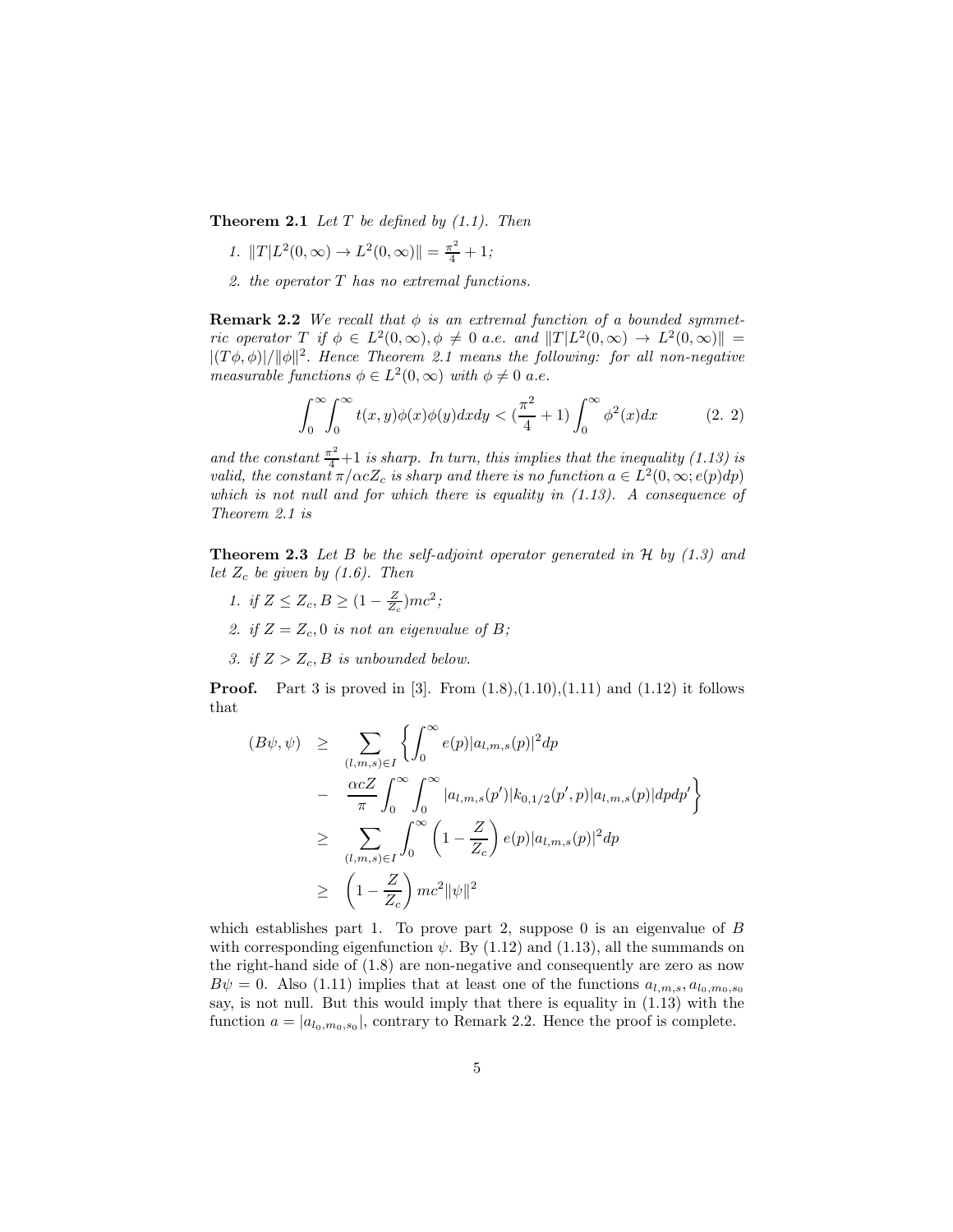**Remark 2.4** *When the mass*  $m = 0$ , a proof of Theorem 2.3 is given in [3]. *On setting*  $p = x, p' = y, \phi(x) = \sqrt{cx}a(x)$  *in* (1.13) when  $m = 0$  we obtain

$$
\int_0^\infty \int_0^\infty t_0(x, y)\phi(x)\phi(y)dxdy \le \left(\frac{\pi^2}{4} + 1\right)\int_0^\infty \phi(x)^2 dx \qquad (2. 3)
$$

*where*

$$
t_0(x,y) := \frac{1}{2\sqrt{xy}} \left\{ g_0\left(\frac{x}{y}\right) + g_1\left(\frac{x}{y}\right) \right\}.
$$
 (2.4)

*We shall prove in Section 3 that the integral operator*  $T_0$  *with kernel*  $t_0$  *satisfies Theorem 2.1, and thus yields the analogue of Theorem 2.3 in the case*  $m = 0$ *.* 

Remark 2.5 *Tix's lower bound (1.7) for* B *is an improvement on that in Theorem 2.3(1). If 0 is not in the essential spectrum*  $\sigma_{ess}(B)$  *of* B when  $Z = Z_c$ , as *is the case when*  $Z < Z_c$  *for*  $\sigma_{ess}(B) = [mc^2, \infty)$  *is established in* [3, Theorem *2], then Parts 1 and 2 of Theorem 2.3 imply that* B *is strictly positive. However, no specific positive lower bound can be deduced from Theorem 2.1 alone.*

### 3 Proof of Theorem 2.1

The starting point is the following simple result (cf[3, Section 2.3]). We shall denote by  $(\cdot, \cdot)$  and  $\|\cdot\|$  the standard inner-product and norm respectively in  $L^2(0,\infty)$ . It is sufficient to consider only real-valued functions in  $L^2(0,\infty)$ throughout this section.

**Lemma 3.1** *Let*  $f, g, h$  *be real-valued, measurable functions on*  $(0, \infty)$ *. Moreover, let* g *and* h *be positive and*

$$
g(1/u) = g(u), \quad 0 < u < \infty.
$$
 (3. 1)

*Then*

$$
\int_0^\infty \int_0^\infty f(x)g\left(\frac{x}{y}\right) f(y)dx dy \le \int_0^\infty f(x)^2 \left\{ \int_0^\infty \frac{h(y)}{h(x)}g\left(\frac{y}{x}\right) dy \right\} dx. \quad (3. 2)
$$

*Equality holds if and only if*  $f(x) = Ah(x)$  *a.e.* on  $(0, \infty)$ *, where* A *is a constant.* Proof. By the Cauchy-Schwarz inequality,

$$
\int_0^\infty \int_0^\infty f(x)g(x/y)f(y)dxdy
$$
\n
$$
= \int_0^\infty \int_0^\infty f(x)\sqrt{g(x/y)\frac{h(y)}{h(x)}}f(y)\sqrt{g(y/x)\frac{h(x)}{h(y)}}dxdy
$$
\n
$$
\leq \left(\int_0^\infty \int_0^\infty f(x)^2g(x/y)\frac{h(y)}{h(x)}dxdy\right)^{1/2} \left(\int_0^\infty \int_0^\infty f(y)^2g(y/x)\frac{h(x)}{h(y)}dxdy\right)^{1/2}
$$
\n
$$
= \int_0^\infty f(x)^2\left(\int_0^\infty g(y/x)\frac{h(y)}{h(x)}dy\right)dx
$$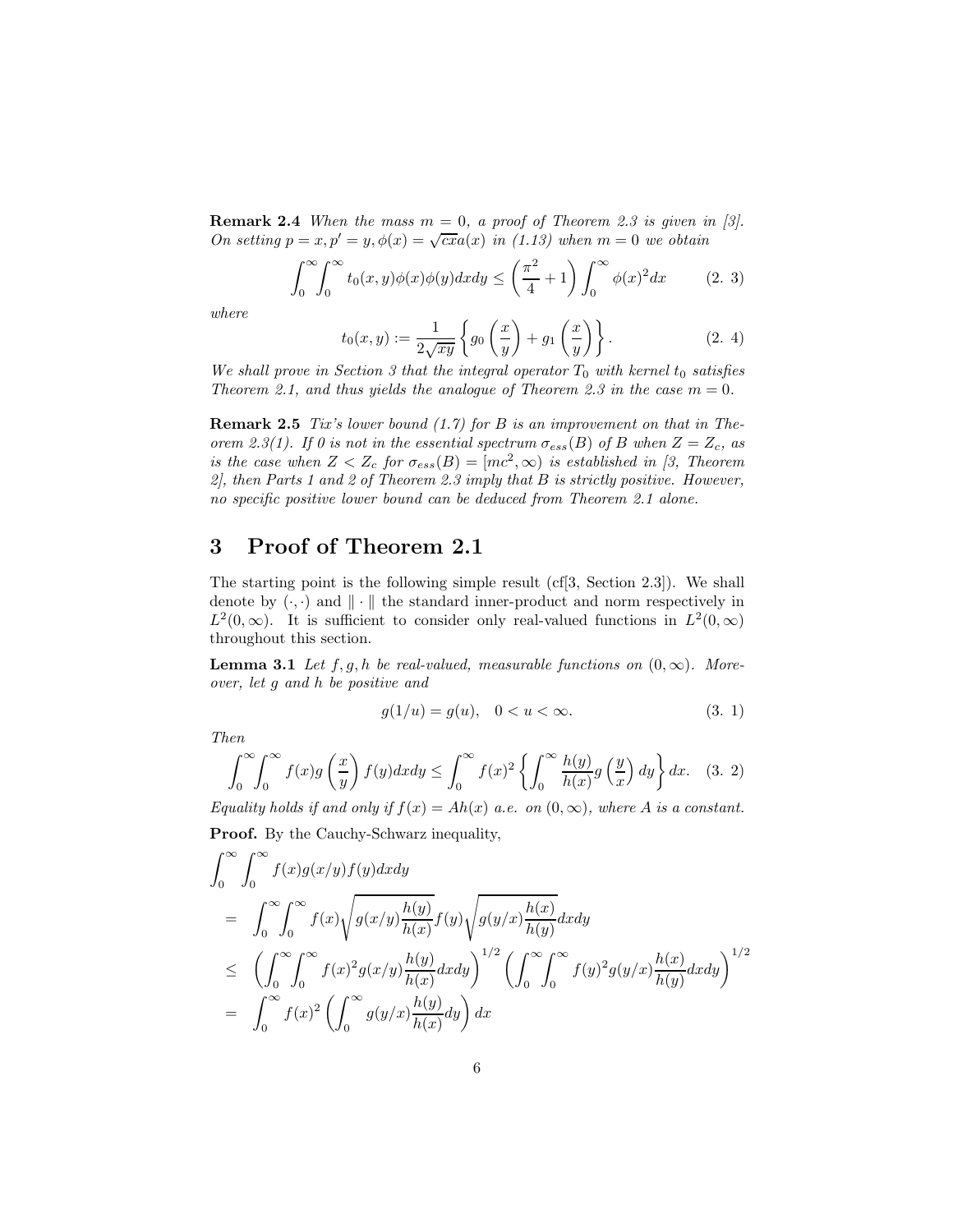Equality holds if and only if, for some constants  $\mu$  and  $\lambda$ 

$$
\mu f(x) \sqrt{g(x/y) \frac{h(y)}{h(x)}} = \lambda f(y) \sqrt{g(y/x) \frac{h(x)}{h(y)}}
$$

a.e. on  $(0, \infty) \times (0, \infty)$ . This is equivalent to  $f(x) = Ah(x)$  a.e. on  $(0, \infty)$ , where  $A$  is a constant.

**Lemma 3.2** Let G be the symmetric operator defined on  $L^2(0, \infty)$  by

$$
Gf(x) := \int_0^\infty \frac{g(x/y)}{\sqrt{xy}} f(y) dy, \quad 0 < x < \infty,\tag{3.3}
$$

*where* g *is a positive measurable function satisfying (3.1). Then*

$$
||G|L^{2}(0, \infty) \to L^{2}(0, \infty)|| = \int_{0}^{\infty} g(u) \frac{du}{u}.
$$
 (3. 4)

*Moreover, there are no extremal functions.*

**Proof.** By Lemma 3.1 with  $h(u) = 1/u$  we get

$$
\begin{array}{rcl} |(Gf, f)| & = & | \int_0^\infty \int_0^\infty \frac{f(x)}{\sqrt{x}} g(x/y) \frac{f(y)}{\sqrt{y}} dx dy | \\ & \leq & \int_0^\infty \left( \frac{f(x)}{\sqrt{x}} \right)^2 \left( \int_0^\infty \frac{x}{y} g(y/x) dy \right) dx \\ & = & \int_0^\infty g(u) \frac{du}{u} \int_0^\infty f(x)^2 dx. \end{array}
$$

Hence,

$$
||G|L^{2}(0, \infty) \to L^{2}(0, \infty)|| \leq \int_{0}^{\infty} g(u) \frac{du}{u}.
$$
 (3. 5)

Furthermore, equality in (3.5) can hold if and only if  $f(x) = A/\sqrt{x}$  a.e. on  $(0, \infty)$ . Since  $A/\sqrt{x} \notin L^2(0, \infty)$  unless  $A = 0$ , it follows that for all  $f \in$  $L^2(0, \infty), f \neq 0 \text{ a.e.},$ 

$$
|(Gf, f)| < \left(\int_0^\infty g(u)\frac{du}{u}\right) ||f||^2. \tag{3.6}
$$

In order to establish the inequality converse to (3.5) we take  $f_{\delta}(x) = \frac{\chi_{(1,\delta)}(x)}{\sqrt{x}}$  as a test function, where  $\chi_{(1,\delta)}$  denotes the characteristic function of  $(1,\delta)$ ,  $1 <$  $\delta < \infty$ . By l'Hospital's Rule, we have as  $\delta \to \infty$ ,

$$
||G|L^{2}(0,\infty) \to L^{2}(0,\infty)|| \geq \lim_{\delta \to \infty} \frac{(Gf_{\delta}, f_{\delta})}{||f_{\delta}||^{2}}
$$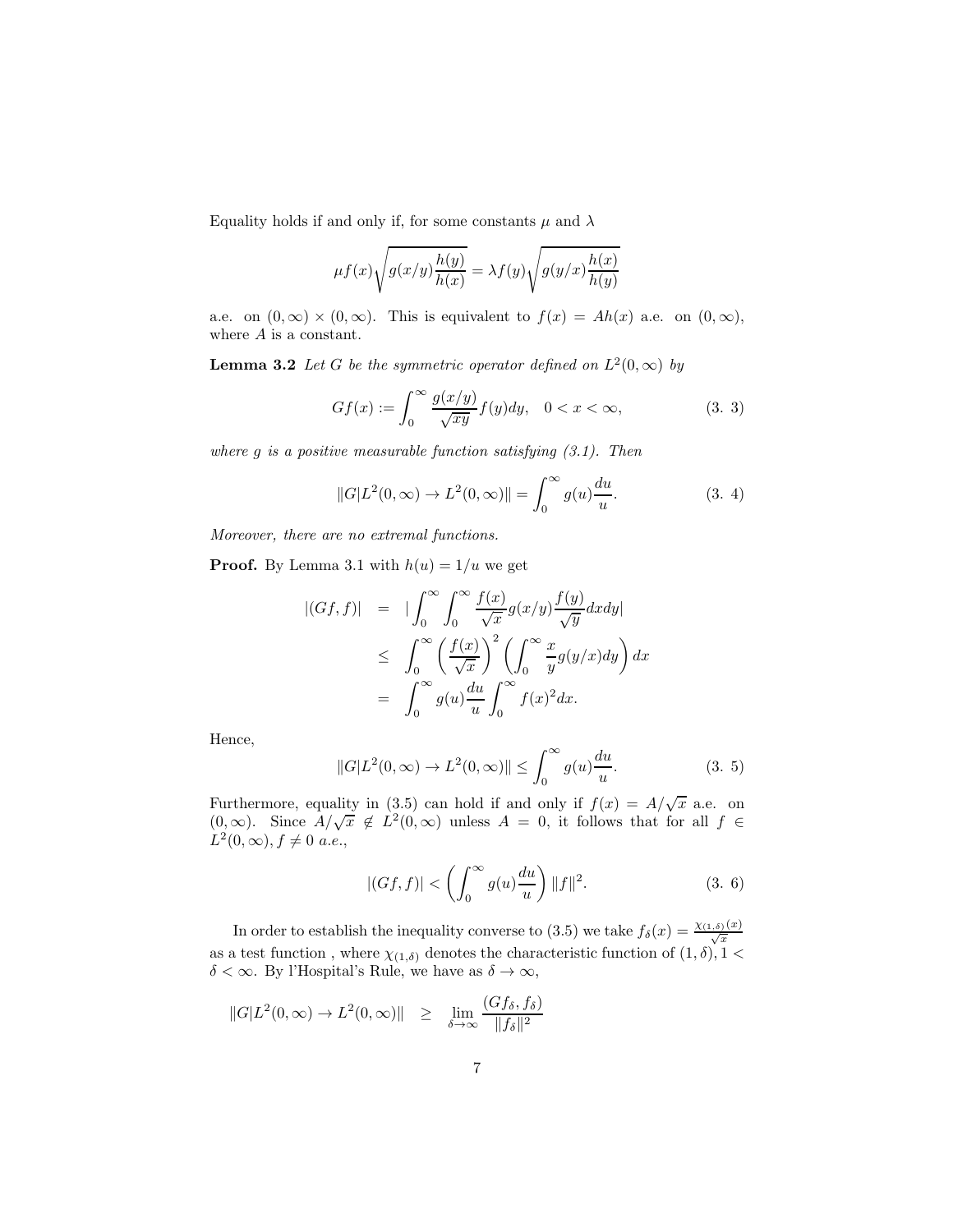$$
= \lim_{\delta \to \infty} \left\{ (\ln \delta)^{-1} \int_1^{\delta} \left( \int_1^{\delta} g(y/x) \frac{dy}{y} \right) \frac{dx}{x} \right\}
$$
  
\n
$$
= \lim_{\delta \to \infty} \left\{ \int_1^{\delta} g(y/\delta) \frac{dy}{y} + \int_1^{\delta} g(\delta/x) \frac{dx}{x} \right\}
$$
  
\n
$$
= \lim_{\delta \to \infty} \int_{1/\delta}^{\delta} g(u) \frac{du}{u}
$$
  
\n
$$
= \int_0^{\infty} g(u) \frac{du}{u}.
$$

The equality  $(3.4)$  follows from  $(3.5)$ . From  $(3.6)$  it follows that there is no extremal function.

**Lemma 3.3** Let  $T_0$  be the symmetric operator in  $L^2(0,\infty)$  defined by

$$
T_0f(x) := \int_0^\infty t_0(x, y) f(y) dy,
$$

*where*  $t_0$  *is given by (2.4). Then* 

- *1.*  $||T_0|L^2(0, \infty) \to L^2(0, \infty)|| = \frac{\pi^2}{4} + 1;$
- *2. there are no extremal functions.*

Proof. The results follow from Lemma 3.2 since

$$
\int_0^\infty g_0(u) \frac{du}{u} = 2 \int_0^1 g_0(u) \frac{du}{u}
$$
  
=  $2 \int_0^1 \log \left| \frac{u+1}{u-1} \right| \frac{du}{u}$   
=  $4 \int_0^1 \left( \sum_{k=0}^\infty \frac{u^{2k}}{2k+1} \right) du$   
=  $4 \sum_{k=0}^\infty \frac{1}{(2k+1)^2}$   
=  $\frac{\pi^2}{2}$  (3. 7)

and

$$
\int_0^{\infty} g_1(u) \frac{du}{u} = 2 \int_0^1 g_1(u) \frac{du}{u}
$$
  
=  $2 \int_0^1 \left( \frac{1}{2} \left[ u + \frac{1}{u} \right] \log \left| \frac{u+1}{u-1} \right| - 1 \right) \frac{du}{u}$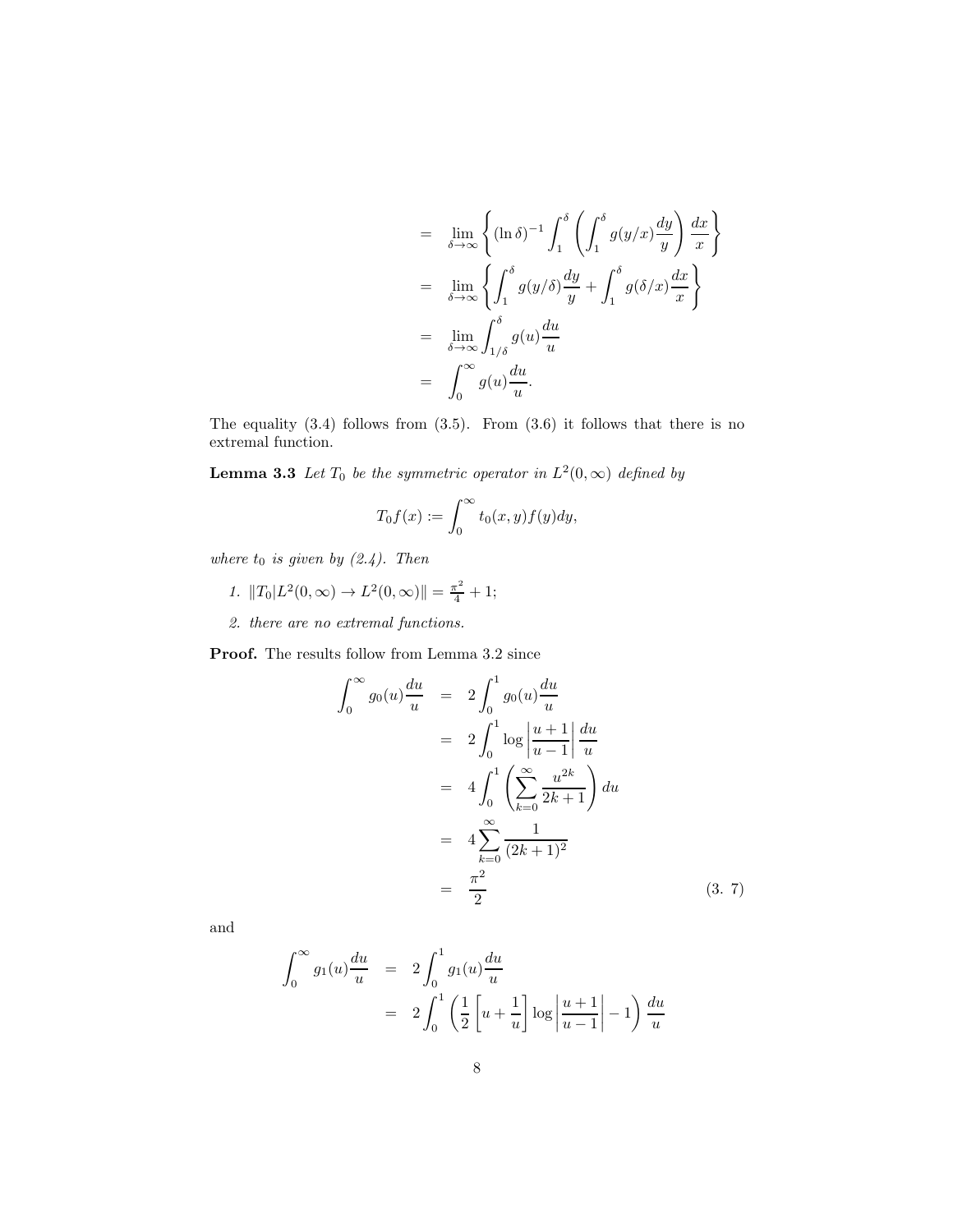$$
= 2 \lim_{\epsilon \to 0+,\delta \to 1-} \left[ \frac{1}{2} \left( u - \frac{1}{u} \right) \log \left| \frac{u+1}{u-1} \right| \right]_{\epsilon}^{\delta}
$$
  
= 2. (3. 8)

Lemma 3.4 *The operator* T *defined in (1.1) satisfies*

$$
||T|L^2(0,\infty) \to L^2(0,\infty)|| \ge \frac{\pi^2}{4} + 1.
$$

**Proof.** As in Lemma 3.2, we take  $f_{\delta}(x) = \frac{\chi_{(1,\delta)}(x)}{\sqrt{x}}, 1 < \delta < \infty$ , as a test function. By l'Hospital's rule we obtain

$$
\begin{array}{rcl}\n\|T|L^{2}(0,\infty) \to L^{2}(0,\infty)\| &\geq & \lim_{\delta \to \infty} \frac{(Tf_{\delta},f_{\delta})}{\|f_{\delta}\|^{2}} \\
&=& \lim_{\delta \to \infty} \left\{ (\ln \delta)^{-1} \int_{1}^{\delta} \left( \int_{1}^{\delta} t(x,y) \frac{dy}{\sqrt{y}} \right) \frac{dx}{\sqrt{x}} \right\} \\
&=& \lim_{\delta \to \infty} \left\{ \sqrt{\delta} \int_{1}^{\delta} t(\delta,y) \frac{dy}{\sqrt{y}} \right. \\
& & \left. + \sqrt{\delta} \int_{1}^{\delta} t(x,\delta) \frac{dx}{\sqrt{x}} \right\} \\
&=& 2 \lim_{\delta \to \infty} \int_{1/\delta}^{1} \delta t(\delta, \delta u) \frac{du}{\sqrt{u}}.\n\end{array}
$$

It is readily seen from (1.2) that for  $1 < \delta < \infty$ ,

$$
\frac{\delta t(\delta, \delta u)}{\sqrt{u}} \le \frac{g_0(u) + g_1(u)}{u} \in L(0, 1)
$$

and

$$
\lim_{\delta \to \infty} \frac{\delta t(\delta, \delta u)}{\sqrt{u}} = \frac{g_0(u) + g_1(u)}{2u}.
$$

Hence, by the Dominated Convergence Theorem, (3.7) and (3.8), we have

$$
||T|L^2(0, \infty) \to L^2(0, \infty)|| \ge \int_0^1 \frac{g_0(u) + g_1(u)}{u} du = \frac{\pi^2}{4} + 1.
$$

**Lemma 3.5** For all functions  $h_0, h_1$  which are positive and measurable on  $(0, \infty)$ 

$$
||T|L^{2}(0,\infty) \to L^{2}(0,\infty)|| \leq A(h_{0},h_{1}), \qquad (3.9)
$$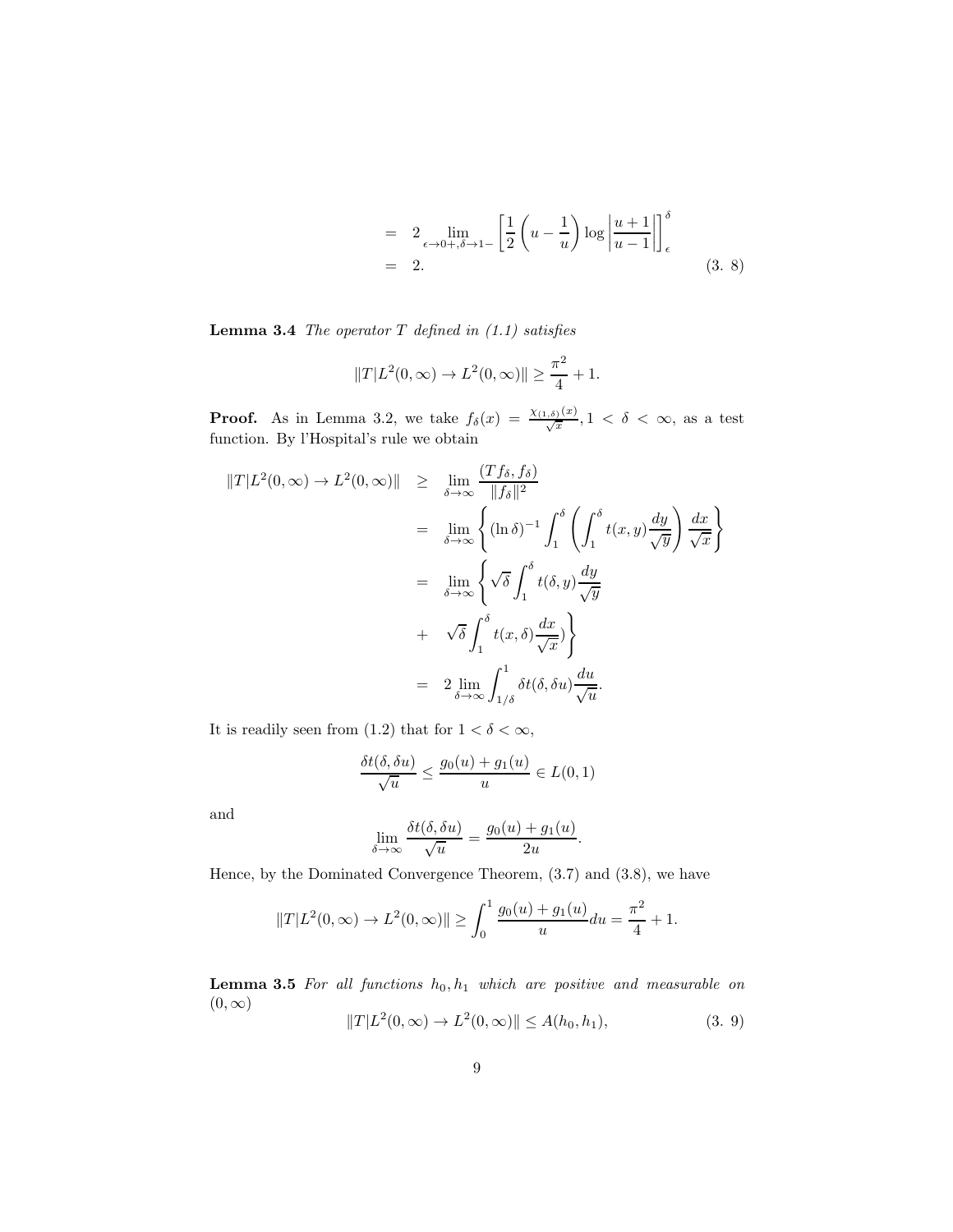*where*

$$
A(h_0, h_1) = \frac{1}{2} \sup_{0 < x < \infty} \left( \frac{\sqrt{x^2 + 1} + 1}{x^2 + 1} \int_0^{\infty} \frac{h_0(y)}{h_0(x)} g_0(y/x) dy + \frac{\sqrt{x^2 + 1} - 1}{x^2 + 1} \int_0^{\infty} \frac{h_1(y)}{h_1(x)} g_1(y/x) dy \right).
$$

*The operator*  $T$  *has an extremal function*  $\phi$  *if and only if* 

$$
\phi(x) = A_0 h_0(x) \sqrt{\frac{x^2 + 1}{\sqrt{x^2 + 1} + 1}} = A_1 h_1(x) \sqrt{\frac{x^2 + 1}{\sqrt{x^2 + 1} - 1}} \tag{3.10}
$$

*and*

$$
\frac{\sqrt{x^2+1}+1}{x^2+1} \int_0^\infty \frac{h_0(y)}{h_0(x)} g_0(y/x) dy + \frac{\sqrt{x^2+1}-1}{x^2+1} \int_0^\infty \frac{h_1(y)}{h_1(x)} g_1(y/x) dy = A_3,
$$
\n(3. 11)

*for some non-zero constants*  $A_1, A_2, A_3$ .

Proof. By Lemma 3.1,

$$
\int_{0}^{\infty} \int_{0}^{\infty} t(x, y) \phi(x) \phi(y) dx dy
$$
\n
$$
= \frac{1}{2} \left\{ \int_{0}^{\infty} \int_{0}^{\infty} \sqrt{\frac{\sqrt{x^{2} + 1} + 1}{x^{2} + 1}} \phi(x) g_{0}(x/y) \sqrt{\frac{\sqrt{y^{2} + 1} + 1}{y^{2} + 1}} \phi(y) dx dy \right\}
$$
\n
$$
+ \int_{0}^{\infty} \int_{0}^{\infty} \sqrt{\frac{\sqrt{x^{2} + 1} - 1}{x^{2} + 1}} \phi(x) g_{1}(x/y) \sqrt{\frac{\sqrt{y^{2} + 1} - 1}{y^{2} + 1}} \phi(y) dx dy \right\}
$$
\n
$$
\leq \frac{1}{2} \int_{0}^{\infty} \left( \frac{\sqrt{x^{2} + 1} + 1}{x^{2} + 1} \int_{0}^{\infty} \frac{h_{0}(y)}{h_{0}(x)} g_{0}(y/x) dy \right)
$$
\n
$$
+ \frac{\sqrt{x^{2} + 1} - 1}{x^{2} + 1} \int_{0}^{\infty} \frac{h_{1}(y)}{h_{1}(x)} g_{1}(y/x) dy \right) \phi(x)^{2} dx
$$
\n
$$
\leq A(h_{0}, h_{1}) ||\phi||^{2}.
$$

Moreover, the first inequality becomes an equality if and only if

$$
\sqrt{\frac{\sqrt{x^2+1}+1}{x^2+1}}\phi(x) = A_0h_0(x), \sqrt{\frac{\sqrt{x^2+1}-1}{x^2+1}}\phi(x) = A_1h_1(x)
$$

a.e. on  $(0, \infty)$ , for some constants  $A_0, A_1$ . The second inequality becomes an equality if and only if  $\phi(x) = 0$  a.e. on the set of all  $x \in (0, \infty)$  for which

$$
\frac{\sqrt{x^2+1}+1}{x^2+1}\int_0^\infty\frac{h_0(y)}{h_0(x)}g_0(x/y)dy+\frac{\sqrt{x^2+1}-1}{x^2+1}\int_0^\infty\frac{h_1(y)}{h_1(x)}g_1(y/x)dy < A(h_0, h_1).
$$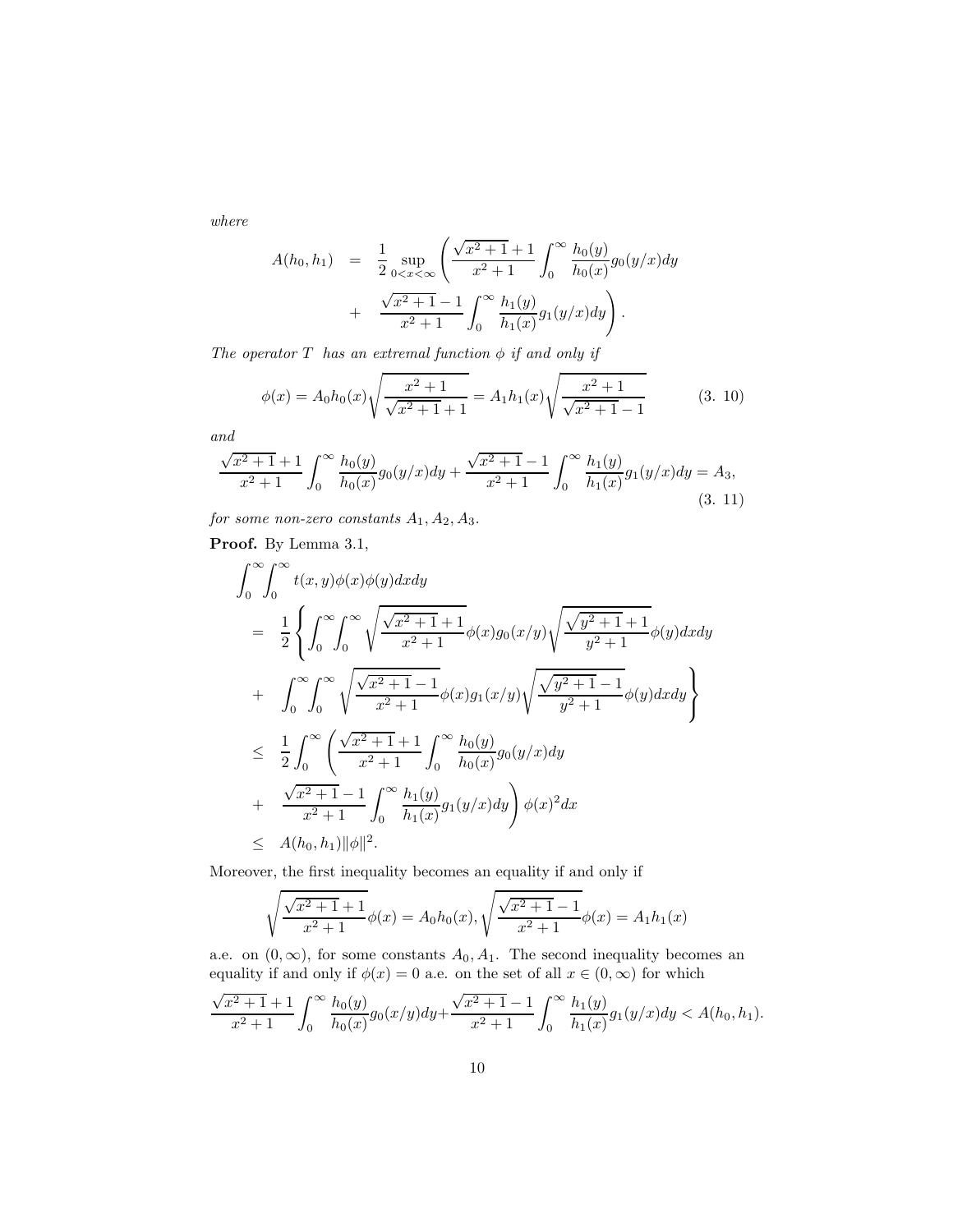Since an extremal function  $\phi$  is not null, this inequality can only be satisfied on a set of zero measure. Consequently,  $(3.11)$  holds a.e. for some constant  $A_3$ .

Remark 3.6 We note that for all functions  $h_0, h_1$  which are positive and mea*surable on*  $(0, \infty)$ 

$$
\liminf_{x \to \infty} \frac{1}{2} \left( \frac{\sqrt{x^2 + 1} + 1}{x^2 + 1} \int_0^\infty \frac{h_0(y)}{h_0(x)} g_0(y/x) dy + \frac{\sqrt{x^2 + 1} - 1}{x^2 + 1} \int_0^\infty \frac{h_1(y)}{h_1(x)} g_1(y/x) dy \right) \ge \frac{\pi^2}{4} + 1.
$$

*Indeed, let*

$$
\hat{h}_j(\xi) := \liminf_{x \to \infty} \frac{h_j(\xi x)}{h_j(x)}, \quad 0 < \xi < \infty, j = 0, 1,
$$

*where the* lim inf *can be finite or infinite. Then*

$$
\hat{h}_j(1/\xi) = \liminf_{x \to \infty} \frac{h_j(x/\xi)}{h_j(x)} \n= \liminf_{y \to \infty} \frac{h_j(y)}{h_j(\xi y)} \n= \frac{1}{\hat{h}_j(\xi)}.
$$

*By Fatou's Theorem*

$$
\liminf_{x \to \infty} \frac{1}{2} \left( \frac{\sqrt{x^2 + 1} + 1}{x^2 + 1} \int_0^\infty \frac{h_0(y)}{h_0(x)} g_0(y/x) dy \right. \n+ \frac{\sqrt{x^2 + 1} - 1}{x^2 + 1} \int_0^\infty \frac{h_1(y)}{h_1(x)} g_1(y/x) dy \right) \n= \liminf_{x \to \infty} \frac{1}{2} \left( \frac{\sqrt{x^2 + 1} + 1}{x^2 + 1} \int_0^\infty x \frac{h_0(ux)}{h_0(x)} g_0(u) du \right. \n+ \frac{\sqrt{x^2 + 1} - 1}{x^2 + 1} \int_0^\infty x \frac{h_1(ux)}{h_1(x)} g_1(u) du \right) \n\geq \frac{1}{2} \left( \int_0^\infty \liminf_{x \to \infty} \left[ \frac{h_0(ux)}{h_0(x)} \right] g_0(u) du + \int_0^\infty \liminf_{x \to \infty} \left[ \frac{h_1(ux)}{h_1(x)} \right] g_1(u) du \right) \n= \frac{1}{2} \left( \int_0^\infty \hat{h}_0(u) g_0(u) du + \int_0^\infty \hat{h}_1(u) g_1(u) du \right).
$$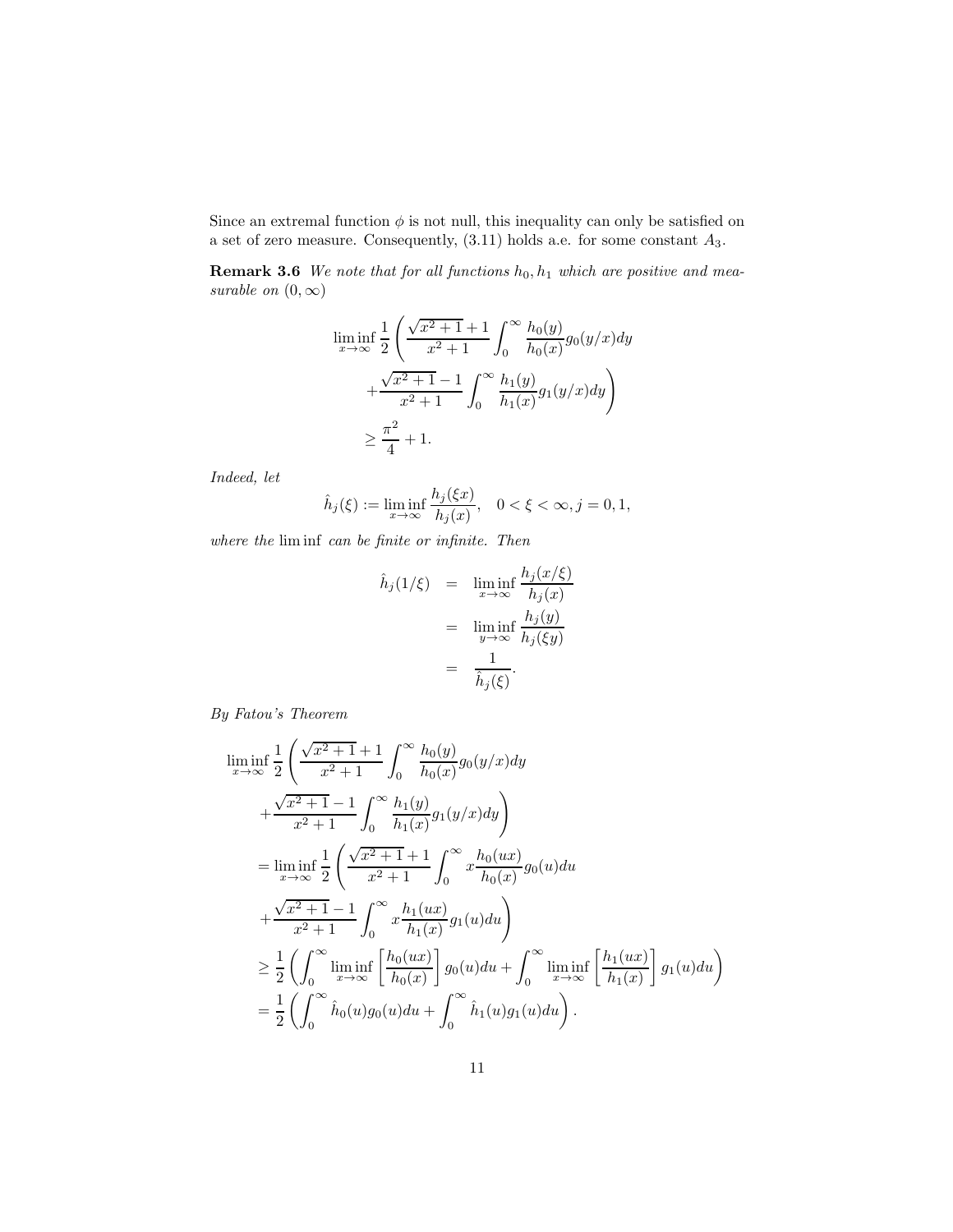*Furthermore, on substituting*  $u = v - \sqrt{v^2 - 1}$  when  $0 < u < 1$  and  $u = v + \sqrt{v^2 - 1}$  $\sqrt{v^2-1}$  when  $u > 1$  we have

$$
\int_0^\infty \hat{h}_j(u)g_j(u)du = \int_0^\infty \hat{h}_j(u)Q_j\left(\frac{1}{2}\left[u+\frac{1}{u}\right]\right)du \n= \int_1^\infty \{\hat{h}_j(v-\sqrt{v^2-1})(v-\sqrt{v^2-1})\}du \n+ \hat{h}_j(v+\sqrt{v^2+1})(v+\sqrt{v^2+1})\}Q_j(v)\frac{dv}{\sqrt{v^2-1}} \n= \int_1^\infty \left\{\frac{1}{\hat{h}_j(v+\sqrt{v^2-1})(v+\sqrt{v^2-1})} + \hat{h}_j(v+\sqrt{v^2-1})(v+\sqrt{v^2-1})\right\}Q_j(v)\frac{dv}{\sqrt{v^2-1}} \n\geq 2\int_1^\infty Q_j(v)\frac{dv}{\sqrt{v^2-1}} \n= \int_0^\infty Q_j(\frac{1}{2}[u+\frac{1}{u}])\frac{du}{u} \n= \int_0^\infty g_j(u)\frac{du}{u}.
$$

*This verifies the assertion. We also note that equality holds if and only if*  $\hat{h}_j(u) = 1/u$  *a.e.* on  $(0, \infty)$ . Thus to prove that  $A(h_0, h_1) \leq \frac{\pi^2}{4} + 1$ , and *hence complete the proof of Theorem 2.1, we must choose*  $h_0$  *and*  $h_1$  *in such a way that*  $\hat{h}_0(u) = \hat{h}_1(u) = 1/u$  *a.e.* on  $(0, \infty)$ *.* 

**Lemma 3.7** *For all*  $\phi \in L^2(0, \infty)$ ,  $\phi(x) \neq 0$  *a.e.*, *we have* 

$$
\int_0^\infty \int_0^\infty t(x,y)\phi(x)\phi(y)dxdy < C \int_0^\infty \phi(x)^2 dx,
$$
 (3. 12)

*where*

$$
C = \sup_{0 < x < \infty} F(x) \tag{3.13}
$$

*and*

$$
F(x) = \frac{\pi}{2}(\sqrt{x^2 + 1} + 1)\frac{\arctan x}{x} + \frac{(\sqrt{x^2 + 1} - 1)x}{x^2 + 1}.
$$
 (3. 14)

**Proof.** We apply Lemma 3.5 with the choice  $(cf[5])$ 

$$
h_0(x) = \frac{x}{x^2 + 1}, \quad h_1(x) = \frac{1}{x}.
$$
 (3. 15)

¿From (3.8),

$$
\int_0^\infty h_1(y)g_1(y/x)dy = 2.
$$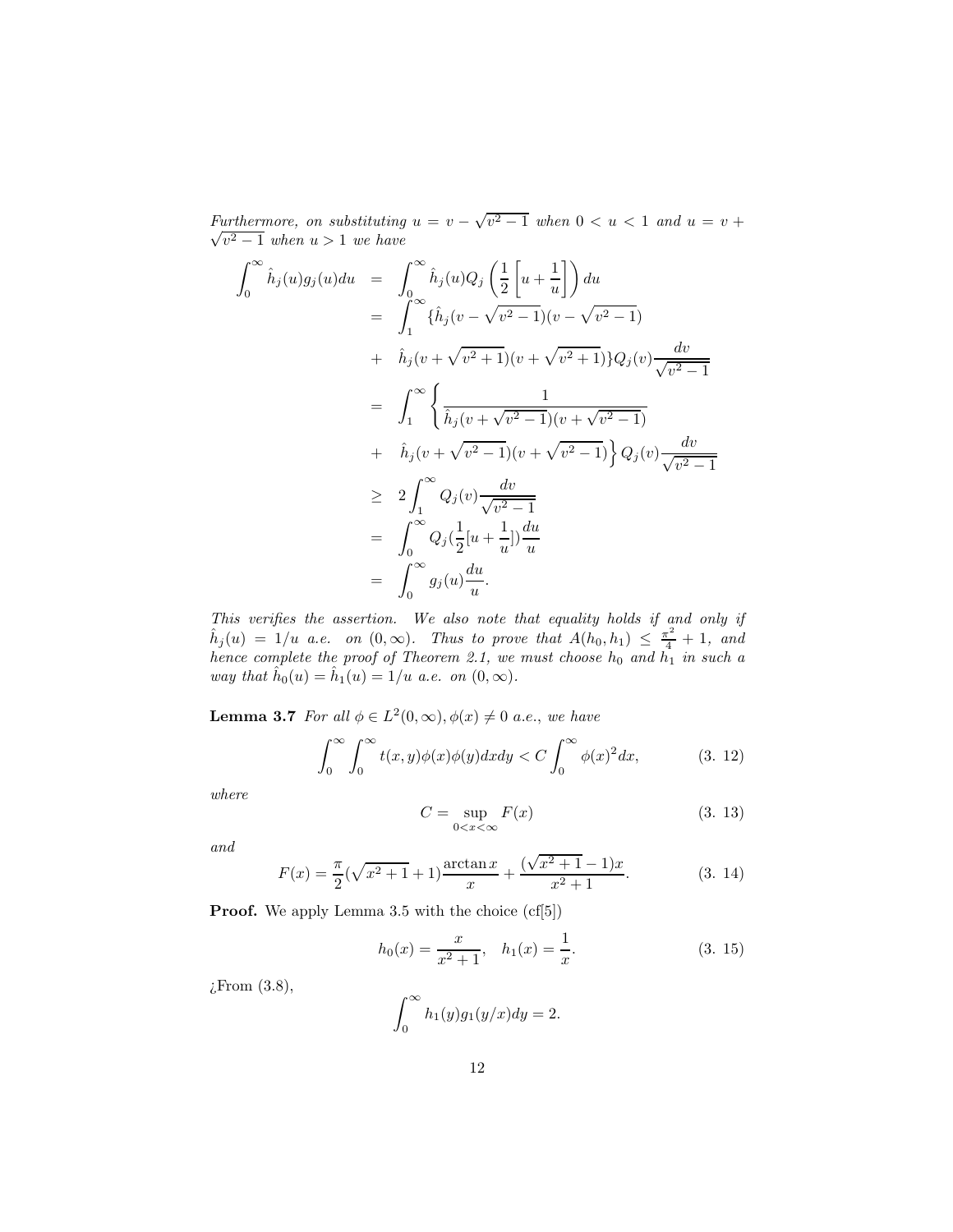Also, on using Cauchy's Residue Theorem, we obtain

$$
\int_0^\infty h_0(y)g_0(y/x)dy = \int_0^\infty \frac{y}{y^2 + 1} \log \left| \frac{x + y}{x - y} \right| dy
$$
  
\n
$$
= \frac{1}{2} \int_{-\infty}^\infty \frac{y}{y^2 + 1} \log \left| \frac{x + y}{x - y} \right| dy
$$
  
\n
$$
= \frac{x^2}{2} \int_{-\infty}^\infty \frac{u}{(xu)^2 + 1} \log \left| \frac{1 + u}{1 - u} \right| du
$$
  
\n
$$
= \frac{x^2}{2} \Re \left[ \int_{-\infty}^\infty \frac{u}{(xu)^2 + 1} \log \left( \frac{1 + u}{1 - u} \right) du \right]
$$
  
\n
$$
= \pi \Re \left[ \frac{i}{2} \log \left( \frac{x + i}{x - i} \right) \right]
$$
  
\n
$$
= \pi \arctan x.
$$

Thus (3.13) is confirmed. Since the equality (3.10) is not satisfied by the choice of  $h_0, h_1$  in (3.15) for any constants  $A_0, A_1$ , it follows from Lemma 3.5 that there is strict inequality in (3.12).

The final link in the chain of arguments is

Lemma 3.8 *The constant* C *in (3.13) is given by*

$$
C = \frac{\pi^2}{4} + 1.
$$
 (3. 16)

**Proof.** Since  $\lim_{x\to\infty} F(x) = \frac{\pi^2}{4} + 1$ , we have that  $C \ge \frac{\pi^2}{4} + 1$ . To prove the reverse inequality we start by substituting  $x = \tan 2v$  in  $F(x)$  to obtain

$$
F(\tan 2v) = \frac{\pi v + 4\sin^4 v}{\tan v}, \quad 0 \le v \le \pi/4.
$$

We therefore need to prove that

$$
f(v) := \pi v + 4\sin^4 v - \left(\frac{\pi^2}{4} + 1\right)\tan v \le 0, \quad 0 \le v \le \pi/4.
$$

The following identities for the derivatives are easily verified :

$$
f^{(1)}(v) = \pi + 16 \sin^3 v \cos v - (\frac{\pi^2}{4} + 1) \sec^2 v,
$$
  

$$
f^{(2)}(v) = 2 \sin v \sec^3 v g(v),
$$

where

$$
g(v) = 3\sin 2v + 3\sin 4v + \sin 6v - (\frac{\pi^2}{4} + 1)
$$

and

$$
g^{(1)}(v) = 12\cos 4v(1 + \cos 2v).
$$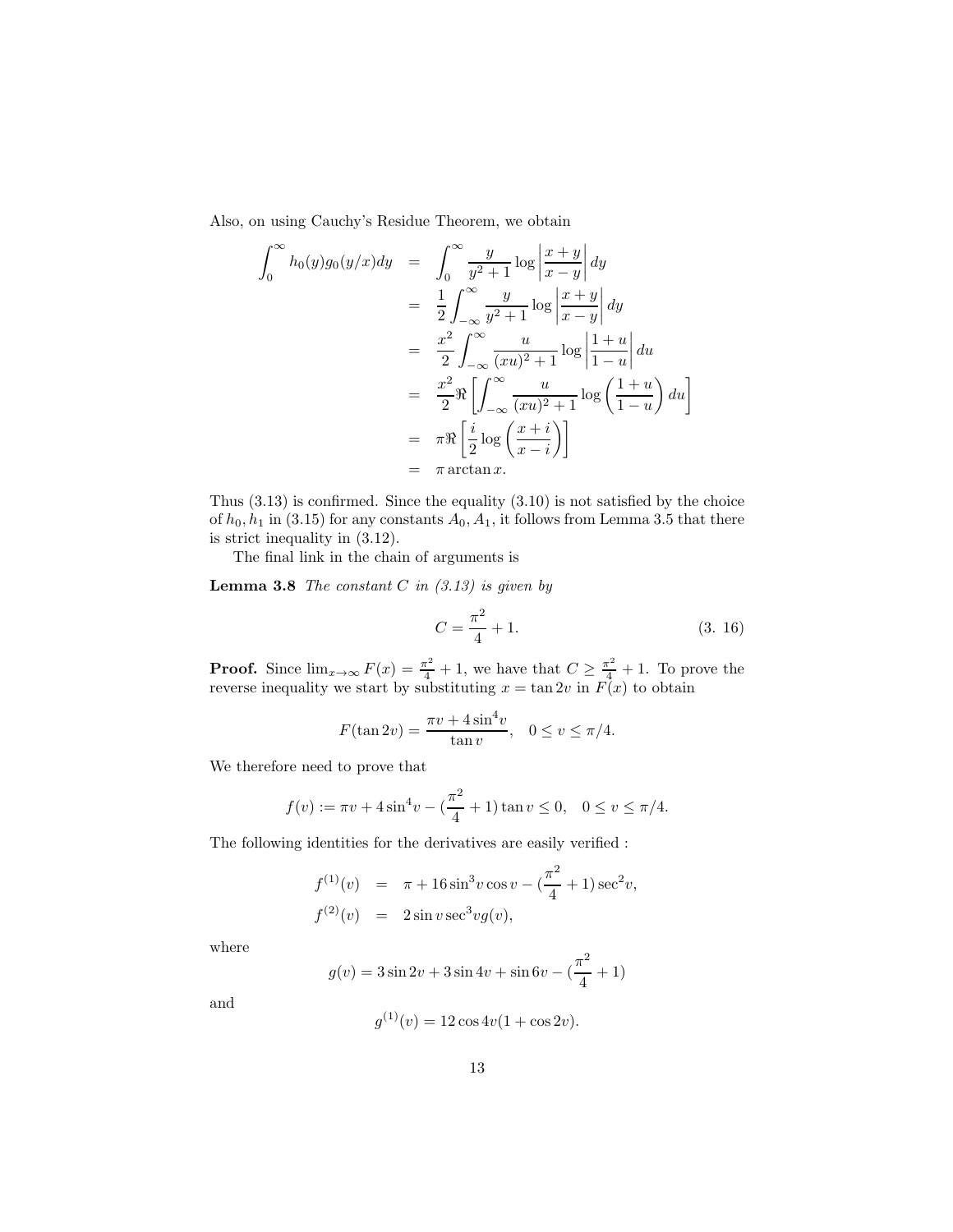Since  $g(0) < 0, g(\pi/8) > 0, g(\pi/4) < 0, g^{(1)}(v) > 0$  on  $[0, \pi/8)$  and  $g^{(1)}(v) < 0$ on  $(\pi/8, \pi/4]$  there exist  $v_1, v_2$  such that  $0 < v_1 < v_2 < \pi/4$ ,  $g(v_1) = g(v_2)$  $0, g(v) < 0$  on  $[0, v_1)$  and  $(v_2, \pi/4]$ , and  $g(v) > 0$  on  $(v_1, v_2)$ . Thus  $f(0) =$  $0, f^{(1)}(0) < 0, f^{(2)}(0) = 0, f(\pi/4) = 0, f^{(1)}(\pi/4) > 0$ , and  $f^{(2)}(\pi/4) < 0$ . Moreover,  $f^{(2)}$  vanishes at  $v_1$  and  $v_2$ , is negative on  $(0, v_1)$  and  $(v_2, \pi)$ , and positive on  $(v_1, v_2)$ . In particular, it follows that  $f^{(1)}$  is negative on  $[0, v_1]$  and positive on  $[v_2, \pi/4]$ .

Suppose that  $f(\xi) = 0$  for some  $\xi \in (0, \pi/4)$ . From  $f(0) = f(\xi) = f(\pi/4)$ 0, and the last sentence of the previous paragraph, it follows that there exist  $\eta_1, \eta_2$  such that  $f^{(1)}(\eta_1) = f^{(1)}(\eta_2) = 0$  and  $v_1 < \eta_1 < \eta_2 < v_2$ . Consequently, there exists  $v_3 \in (v_1, v_2)$  such that  $f^{(2)}(v_3) = 0$  which is contrary to what was established in the previous paragraph. Thus  $f(v) \neq 0$  on  $(0, \pi/4)$ . Since  $f(0) = f(\pi/4) = 0$  and  $f^{(1)}(0) < 0, f^{(1)}(\pi/4) > 0$ , it follows that  $f(v) \le 0$  on  $[0, \pi/4]$ . The proof is therefore complete.

Proof of Theorem 2.1. Part 1 follows from Lemmas 3.4,3.7 and 3.8, and part 2 from (3.12).

ACKNOWLEDGEMENTS We are grateful to Christian Tix for sending us a preprint of [5]. We also record our thanks to the European Union for support under the TMR grant FMRX-CT 96-0001.

#### REFERENCES

- 1. Hans A.Bethe and Edwin E.Salpeter. Quantum mechanics of one- and two-electron atoms. In S.Flugge, editor, *Handbuch der Physik, XXXV*, pages 88-436. Springer, Berlin, 1st edition 1957.
- 2. G.E.Brown and D.G.Ravenhall. On the interaction of two electrons. *Proc.Roy.Soc. London* A, 208 (A 1095): 552-559, September 1951
- 3. William Desmond Evans, Peter Perry and Heinz Siedentop. The spectrum of relativistic one-electron atoms according to Bethe and Salpeter. *Commun. Math. Phys.*, 178(3), 733-746 (1996).
- 4. G.Hardekopf and J.Sucher. Critical coupling constants for relativistic wave equations and vacuum breakdown in quantum electrodynamics. *Phys. Rev. A* 31(4), 2020-2029 (1985).
- 5. Christian Tix. Strict positivity of a relativistic Hamiltonian due to Brown and Ravenhall. Preprint.

School of Mathematics, University of Wales, Cardiff,